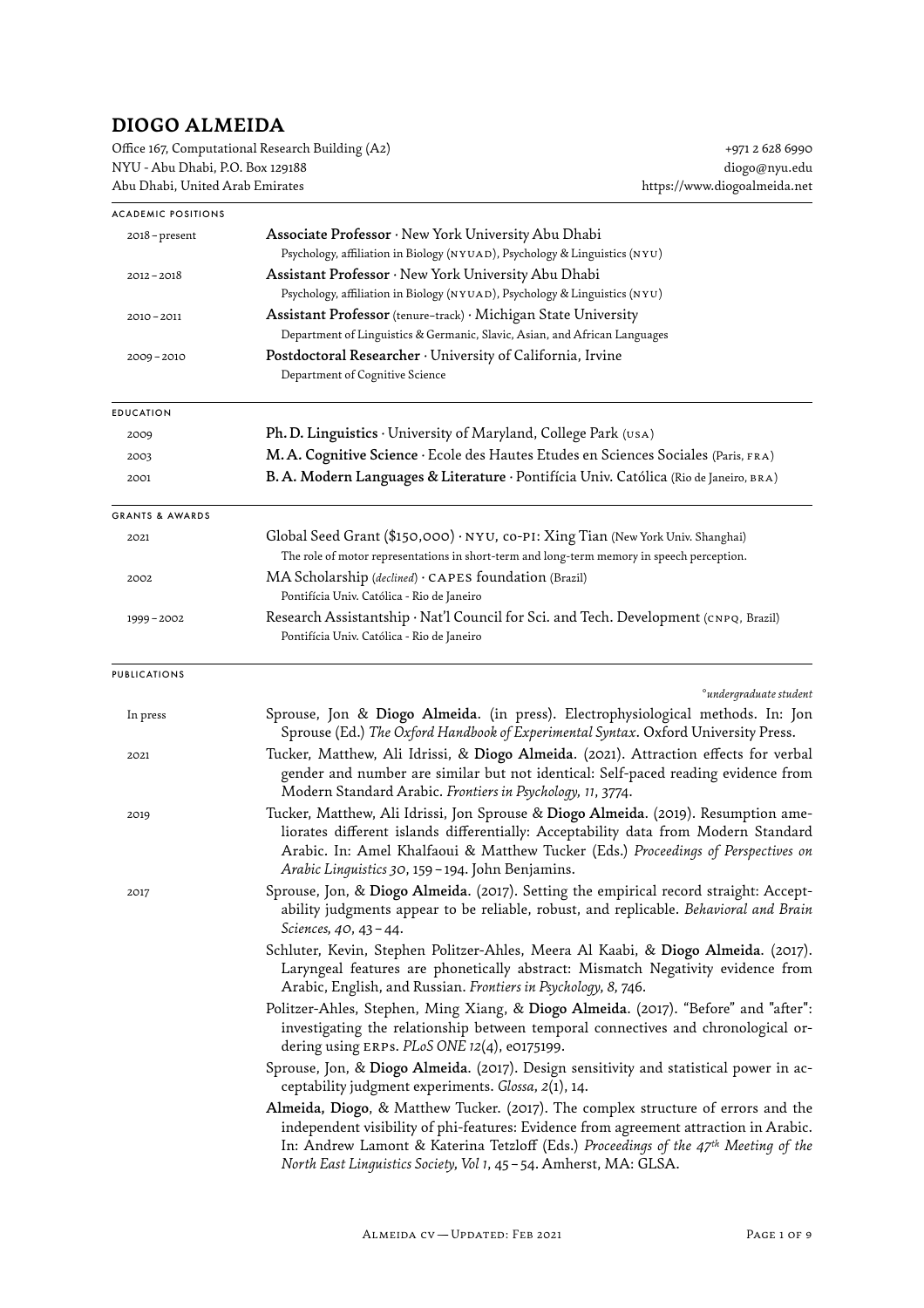| 2016 | Politzer-Ahles, Stephen, Kevin Schluter, Kefei Wu° & Diogo Almeida. (2016). Asymme-<br>tries in the perception of Mandarin tones: Evidence from mismatch negativity. Jour-<br>nal of Experimental Psychology: Human Perception and Performance, 42(10), 1547 – 1570.                                                                        |
|------|---------------------------------------------------------------------------------------------------------------------------------------------------------------------------------------------------------------------------------------------------------------------------------------------------------------------------------------------|
|      | Schluter, Kevin, Stephen Politzer-Ahles, & Diogo Almeida. (2016). No place for /h/. An<br>ERP investigation of English fricative place features. Language, Cognition and Neuro-<br>science, 31(6), 728 - 740.                                                                                                                               |
|      | Almeida, Diogo, David Corina & David Poeppel (2016). The Processing of biologically<br>plausible and implausible forms in American Sign Language: Evidence for perceptu-<br>al tuning. Language, Cognition and Neuroscience 31(3), 361 – 374.                                                                                               |
| 2015 | Rogalsky, Corianne, Diogo Almeida, Jon Sprouse & Greg Hickok. (2015). Sentence pro-<br>cessing selectivity in Broca's area: Evident for structure but not syntactic movement.<br>Language, Cognition and Neuroscience, 30(10), 1326 - 1338.                                                                                                 |
|      | Tucker, Matthew, Ali Idrissi, & Diogo Almeida. (2015). Representing number in the<br>real-time processing of agreement: Self-paced reading evidence from Arabic. Fron-<br>tiers in Psychology – Language Sciences, 6:347.                                                                                                                   |
|      | Politzer-Ahles, Stephen, Kevin Schluter, Kefei Wu° & Diogo Almeida. (2015). Asymme-<br>tries in the perception of Mandarin tones: Evidence from mismatch negativity. In<br>The Scottish Consortium for ICPhS 2015 (Ed.), Proceedings of the 18 <sup>th</sup> International<br>Congress of Phonetic Sciences. Glasgow, UK: Univ. of Glasgow. |
| 2014 | Almeida, Diogo. (2014). Subliminal WH-islands in Brazilian Portuguese and the con-<br>sequences for syntactic theory. Revista da ABRALIN, 13(2), 55-93.                                                                                                                                                                                     |
| 2013 | Almeida, Diogo, & David Poeppel. (2013). Word-specific repetition effects revealed by<br>MEG and the implications for lexical access. Brain and Language, $127(3)$ , 497 - 509.                                                                                                                                                             |
|      | Sprouse, Jon, Carson Schütze & Diogo Almeida. (2013). A comparison of informal and<br>formal acceptability judgments using a random sample from Linguistic Inquiry 2001-<br>2010. Lingua, 134, 219 - 248.                                                                                                                                   |
|      | Sprouse, Jon, & Diogo Almeida. (2013). The empirical status of data collection methods<br>in syntax: a reply to Gibson and Fedorenko. Language and Cognitive Processes, 28(3),<br>222-228.                                                                                                                                                  |
|      | Sprouse, Jon, & Diogo Almeida. (2013). The role of experimental syntax in an integrated<br>cognitive science of language. In: The Cambridge Handbook of Biolinguistics. Edited by<br>Kleanthes Grohmann and Cedric Boeckx. Cambridge Univ. Press.                                                                                           |
| 2012 | Sprouse, Jon, & Diogo Almeida. (2012). Assessing the reliability of textbook data in<br>syntax: Adger's Core Syntax. Journal of Linguistics, 48(3), 609 - 652.                                                                                                                                                                              |
| 2009 | Lau, Ellen, Diogo Almeida, Paul Hines & David Poeppel. (2009). A lexical basis for<br>N400 context effects: Evidence from MEG. Brain and Language, 111(3), 161-172.                                                                                                                                                                         |
| 2007 | Almeida, Diogo & Masaya Yoshida. (2007). A problem for the Preposition Stranding<br>Generalization. Linguistic Inquiry, 38(2), 349-362.                                                                                                                                                                                                     |
| 2004 | Corrêa, Letícia M. S., Diogo Almeida & Renata S. Porto. (2004). On the representation<br>of Portuguese gender-inflected words in the mental lexicon. Brain and Language,<br>$90(1), 63 - 73.$                                                                                                                                               |
|      |                                                                                                                                                                                                                                                                                                                                             |

CONFERENCE PRESENTATIONS - TALKS

*° undergraduate student* 

| 2020, invited | Phi-features in memory: The view from the processing of subject-verb agreement. Linearising<br>Constituents Across Domains 2020, Oct. 15, 2020, online.                                                                                                   |
|---------------|-----------------------------------------------------------------------------------------------------------------------------------------------------------------------------------------------------------------------------------------------------------|
| 2019, invited | When an error is an error is an error is an error: the processing of subject-verb agreement viola-<br>tions. The alphabet of Universal Grammar, Jul. 5, 2019, British Academy, London, UK.                                                                |
| 2018, invited | The structure of long term representations of speech sounds. Conscious and Unconscious<br>Limits on Perception, Dec. 19, 2018, NYUAD, Abu Dhabi, UAE.                                                                                                     |
| 2017          | Matchin, William, Diogo Almeida, Jon Sprouse, & Greg Hickok. Semantic processing<br>triggered by subject island violations (but not phrase structure violations): evidence from<br>fMRI. California Meeting on Psycholinguistics (CAMP), 2017, UCLA, USA. |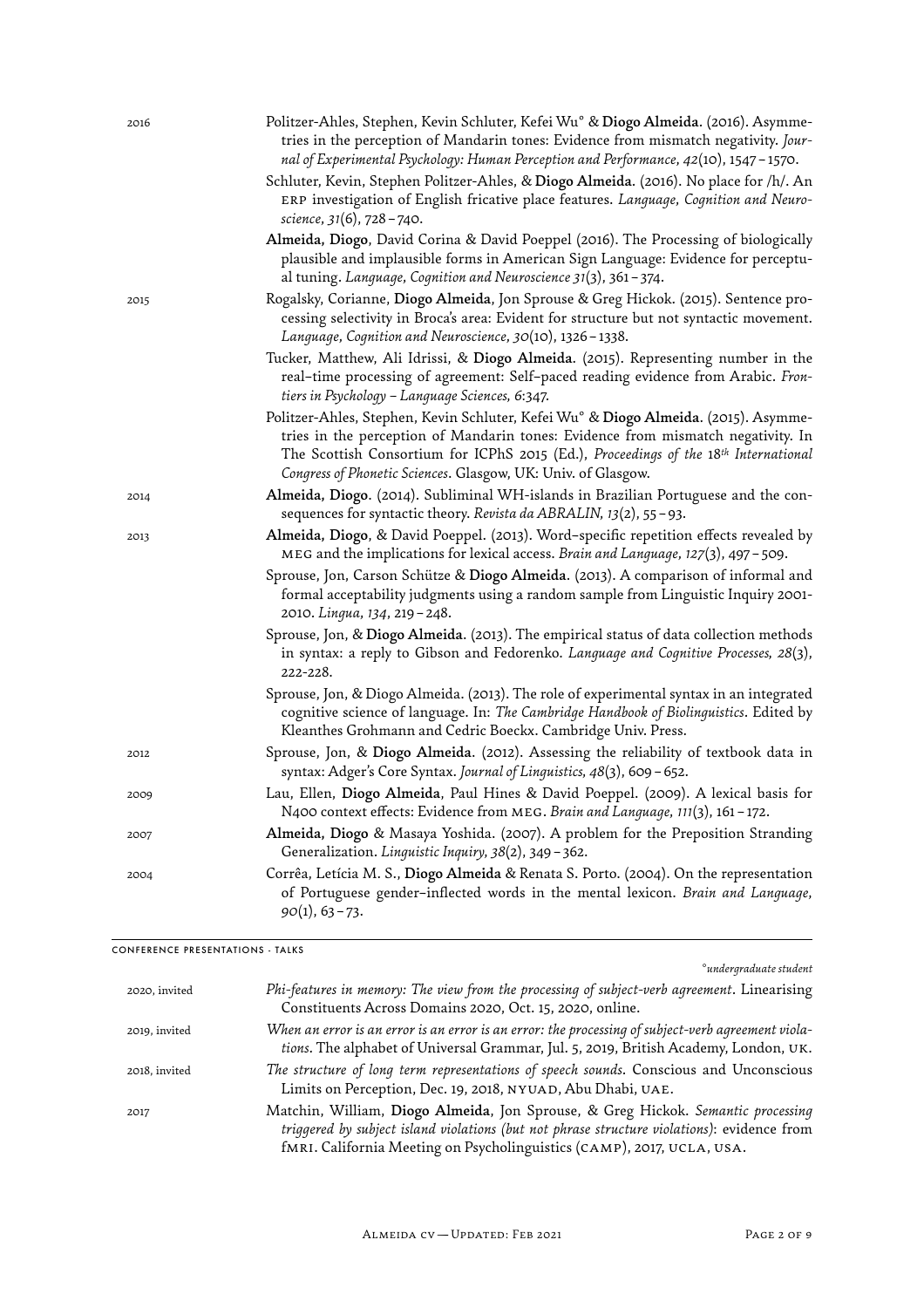| 2016 | Tucker, Matthew, Ali Idrissi, Jon Sprouse & Diogo Almeida. Does grammaticalized re-<br>sumption repair islands? Acceptability data from Standard Arabic reading. Thirtieth an-<br>nual Symposium on Arabic Linguistics, 2016, Stony Brook Univ., USA. |
|------|-------------------------------------------------------------------------------------------------------------------------------------------------------------------------------------------------------------------------------------------------------|
| 2015 | Politzer-Ahles, Stephen, Kevin Schluter, Kefei Wu°, & Diogo Almeida. Asymmetries in<br>the perception of Mandarin tones: evidence from mismatch negativity. International Con-<br>gress of Phonetic Sciences, 2015, Glasgow, UK.                      |
|      | Schluter, Kevin, Stephen Politzer-Ahles, & Diogo Almeida. Underspecification of voice<br>features in the mental larynx. Twenty-third Manchester Phonology Meeting, 2015,<br>Manchester, UK.                                                           |
|      | Tucker, Matthew, Ali Idrissi, & Diogo Almeida. Representing templates, number, and gen-<br>der: Self-paced reading evidence from Modern Standard Arabic. Twenty-ninth annual<br>symposium on Arabic Linguistics (ALS29), 2015, Milwaukee, USA.        |
|      | Almeida, Diogo, Kevin Schluter, Matthew Tucker, & Ali Idrissi. The cost of processing<br>vowel diacritics in Arabic: Evidence from masked-priming. Third ANPOLL International<br>Psycholinguistics Congress, 2015, Rio de Janeiro, Brazil.            |
|      | Tucker, Matthew, Stephen Politzer-Ahles, Joseph King, & Diogo Almeida. Errors in the<br>brain: MEG and EEG evidence from English agreement. Eighty-ninth annual meeting of<br>the Linguistic Soc. of America, 2015, Portland, USA.                    |
| 2014 | Almeida, Diogo, Kevin Schluter, Matthew Tucker, & Ali Idrissi. The cost of processing<br>vowel diacritics in Arabic: Evidence from masked-priming. Third Experimental Psy-<br>cholinguistics Conference, 2014, Madrid, Spain.                         |
|      | Schluter, Kevin, Stephen Politzer-Ahles, & Diogo Almeida. No place for /h/. An ERP in-<br>vestigation of English intervocalic fricatives. Twenty-second Manchester Phonology<br>Meeting, 2014, Manchester, UK.                                        |
| 2007 | Almeida, Diogo, Ellen Lau & David Poeppel. An MEG study on semantic priming. Mid-<br>Atlantic Linguistics Conference, 2007, University of Kansas, USA.                                                                                                |
| 2002 | Letícia M. S. Corrêa, Diogo Almeida & Renata S. Porto. Access and lexical representa-<br>tion of gender-inflected words in Portuguese. XVII meeting of ANPOLL, 2002,<br>Gramado, Brazil.                                                              |

CONFERENCE PRESENTATIONS - POSTERS

*° undergraduate student* 

| 2018 | Matchin, William, Diogo Almeida, Jon Sprouse, & Gregory Hickok. Semantic process-      |
|------|----------------------------------------------------------------------------------------|
|      | ing triggered by subject island violations (but not phrase structure violations): evi- |
|      | dence from fMRI. Thirty-first CUNY sentence processing conference, 2018, UC            |
|      | Davis, California, USA.                                                                |
|      |                                                                                        |

| Wu, Kefei° & Diogo Almeida. Do different types of script induce differences in hemi- |
|--------------------------------------------------------------------------------------|
| spheric lateralization during reading? Evidence from a cross linguistic MEG study.   |
| Third Int'l Conf. on Educational Neuroscience. 2018. Abu Dhabi. UAE.                 |

- Matchin, William, Diogo Almeida, Jon Sprouse, & Gregory Hickok. Semantic processing triggered by subject island violations (but not phrase structure violations): evidence from fMRI. Ninety-second annual meeting of the Linguistic Society of America, 2018, Salt Lake City, Ohio, USA.
- 2017 Wu, Kefei*°* , & Diogo Almeida. Do diferent tpes of script induce diferences in hemispheric lateralization during reading? Evidence from a cross linguistic meg study. Ninth annual meeting of the Society for the Neurobiology of Language, 2017, Baltimore, usa.
	- Petrosino, Roberto, Diogo Almeida, Andrea Calabrese, & Jon Sprouse. Asymmetrical mmns to socially-marked biological sounds: a potential challenge to the phoneme underspecification hypothesis. Ninth Annual meeting of the Society for the Neurobiology of Language, 2017, Baltimore, usa.
- 2016 Almeida, Diogo, & Matthew Tucker. The complex structure of errors and the independent visibility of phi-features: evidence from agreement attraction in Arabic. Meeting of the Northeastern Linguistics Society (NELS), 2016, University of Massachusetts, Amherst, usa.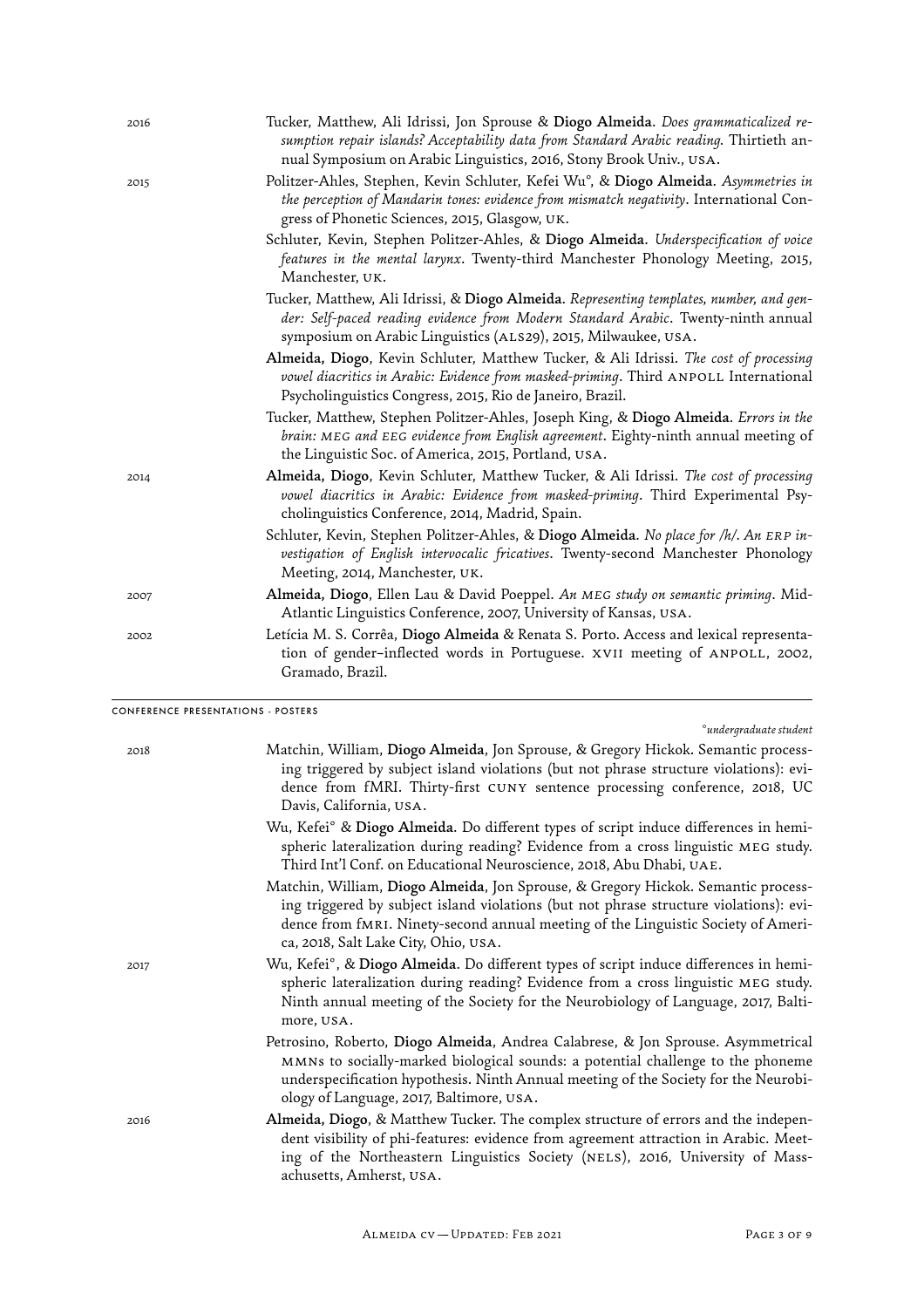- Schluter, Kevin, Stephen Politzer-Ahles, & Diogo Almeida. An MMN investigation of the Russian voicing contrast. Architectures and Mechanisms for Language Processing (AMLaP) Conference, 2016, Bilbao, Spain.
- Schluter, Kevin, Stephen Politzer-Ahles, & Diogo Almeida. An MMN investigation of voicing features in Russian. Eighth annual meeting of the Society for the Neurobiology of Language, 2016, London, uk.
- Schluter, Kevin, Stephen Politzer-Ahles, & Diogo Almeida. Neural correlates of voicing features in English and Arabic fricatives. Twenty-fourth Manchester Phonology Meeting, 2016, Manchester, uk.
- Schluter, Kevin, Matthew Tucker, Meera Al Kaabi, & Diogo Almeida. Sound and broken plurals in the Arabic mental lexicon. Thirtieth Annual Symposium on Arabic Linguistics, 2016, Stony Brook University, USA.
- Tucker, Matt, Ali Idrissi, Jon Sprouse, & Diogo Almeida. Components of grammaticalized resumption as island repair in Modern Standard Arabic. Annual Meeting of the Linguistic Society of America, 2016. Washington, DC, USA.
- 2015 Tucker, Matthew, Ali Idrissi, Jon Sprouse, & Diogo Almeida. Grammaticalized resumption helps a little with Islands and D-Linking helps a lot: Evidence from Modern Standard Arabic acceptability. Architectures and Mechanisms for Language Processing (AMLaP) Conference, 2015, Valletta, Malta.
	- Tucker, Matthew, Ali Idrissi, & Diogo Almeida. Attraction errors for gender in Modern Standard Arabic reading. Architectures and Mechanisms for Language Processing (AMLaP) Conference, 2015, Valletta, Malta.
	- Politzer-Ahles, Stephen, Ming Xiang, & Diogo Almeida. "Before" and "afer": investigating the relationship between temporal connectives and chronological ordering using event-related potentials. Seventh annual meeting of the Society for the Neurobiology of Language, 2015, Chicago, usa.
	- Politzer-Ahles, Stephen, Kevin Schluter, Kefei Wu*°*, & Diogo Almeida. Asymmetries in the perception of Mandarin tones: Evidence from mismatch negativity. 169<sup>th</sup> Meeting of the Acoustical Society of America, 2015, Pittsburgh, USA.
	- Politzer-Ahles, Stephen, Kevin Schluter, Kefei Wu*°* , & Diogo Almeida. Asymmetrical mismatch negativity effects in Mandarin tone perception. Twenty-second Cognitive Neuroscience Society Annual Meeting, 2015, San Francisco, USA.
	- Tucker, Matthew, Ali Idrissi, Jon Sprouse, & Diogo Almeida. Resumption ameliorates but does not repair island violations: Evidence from Modern Standard Arabic acceptability. Twenty-eighth CUNY conference on Human Sentence Processing, 2015, Los Angeles, usa.
	- Tucker, Matthew, Ali Idrissi, & Diogo Almeida. Plural type matters for on-line processing: Self-paced reading evidence from Arabic. Twenty-eighth CUNY conference on Human Sentence Processing, 2015, Los Angeles, usa.
	- Tucker, Matthew, Ali Idrissi, & Diogo Almeida. Deducing grammar from parsing: Selfpaced reading and modeling evidence from Arabic. Eight-ninth annual meeting of the Linguistic Society of America, 2015, Portland, USA.
	- Schluter, Kevin, & Diogo Almeida. Supraliminal and subliminal auditory translation priming. Eighty-ninth annual meeting of the Linguistic Society of America, 2015, Portland, USA.
- 2014 Tucker, Matthew, Stephen Politzer-Ahles, & Diogo Almeida. Agreement attraction in the neural language system. Architectures and Mechanisms for Language Processing conference (AMLaP), 2014, Edinburgh, uk.
	- Tucker, Matthew, Ali Idrissi, & Diogo Almeida. Agreement attraction in Modern Standard Arabic comprehension. Architectures and Mechanisms for Language Processing conference (AMLaP), 2014, Edinburgh, uk.
	- Schluter, Kevin, Stephen Politzer-Ahles, & Diogo Almeida. No place for /h/. An erp investigation of English fricative place features. Sixth annual meeting of the Societ for the Neurobiology of Language, 2014, Amsterdam, Netherlands.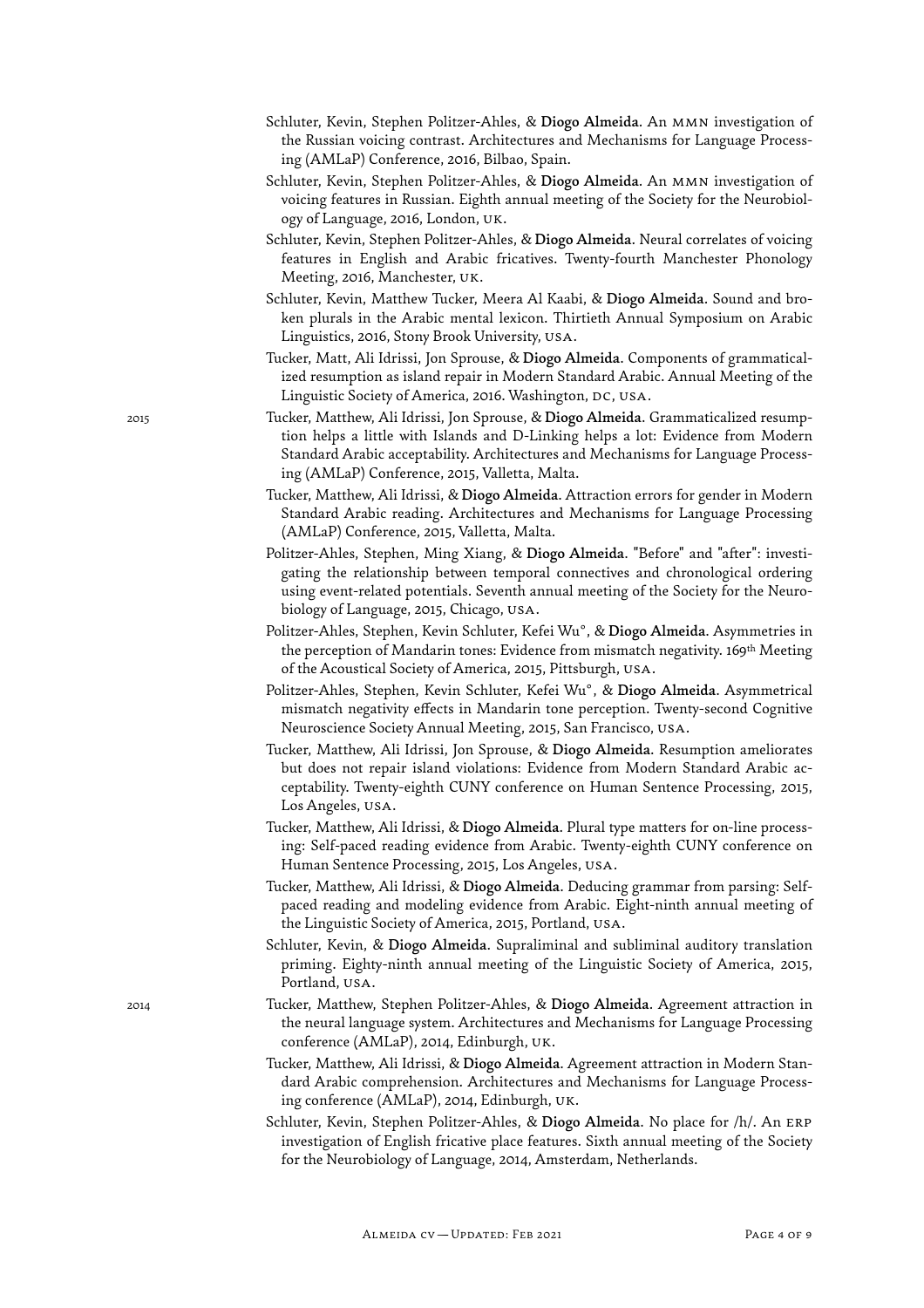|                                         | Tucker, Matthew, Stephen Politzer-Ahles, & Diogo Almeida. Agreement attraction in<br>the neural language system. Sixth annual meeting of the Society for the Neurobiology<br>of Language, 2014, Amsterdam, Netherlands.                          |
|-----------------------------------------|--------------------------------------------------------------------------------------------------------------------------------------------------------------------------------------------------------------------------------------------------|
| 2010                                    | AbdulSabur, Nuria, Ellen Lau, Diogo Almeida, Chunmao Wang, David Poeppel &<br>Allen Braun. Locating the N400 in time and space. Seventeenth Cognitive Neuro-<br>science Society Meeting, 2010.                                                   |
| 2009                                    | Lau, Ellen, Diogo Almeida, Nuria Abdulsabur, Allen Braun & David Poeppel. Fraction-<br>ating the N400 effect with simultaneous MEG and EEG. Sixteenth Cognitive Neuro-<br>science Society Meeting, 2009.                                         |
|                                         | Almeida, Diogo, David Corina & David Poeppel. The perception of impossible gestures:<br>MEG evidence. Sixteenth Cognitive Neuroscience Society Meeting, 2009.                                                                                    |
|                                         | Lau, Ellen, Diogo Almeida, Nuria Abdulsabur, Allen Braun & David Poeppel. Insights<br>on the N400 from concurrent EEG and MEG recordings. Thirty-eighth annual meet-<br>ing of the Society for Neuroscience, 2009.                               |
| 2008                                    | Lau, Ellen, Diogo Almeida, Paul Hines & David Poeppel. A within-subjects comparison<br>of word and sentence-level MEG responses. Fifteenth Cognitive Neuroscience Soci-<br>ety Meeting, 2008.                                                    |
|                                         | Almeida, Diogo, Ellen Lau & David Poeppel. An MEG study on semantic priming. Fif-<br>teenth Cognitive Neuroscience Society Meeting, 2008.                                                                                                        |
|                                         | Lau, Ellen, Diogo Almeida, Paul Hines & David Poeppel. An MEG comparison of word<br>and sentence level context effects on the N400. Twenty-first CUNY Conference on<br>Human Sentence Processing, 2008.                                          |
| 2007                                    | Almeida, Diogo & David Poeppel. Stages in lexical activation: MEG correlates of repeti-<br>tion priming. Fourteenth Cognitive Neuroscience Society Meeting, 2007.                                                                                |
|                                         | Almeida, Diogo, Joseph Hill, Jon Sprouse, Deborah Chen Pichler & David Poeppel.<br>Lexical access in signers: MEG evidence. Fourteenth Cognitive Neuroscience Society<br>Meeting, 2007.                                                          |
|                                         | Almeida, Diogo, Joseph Hill, Jon Sprouse, Deborah Chen Pichler & David Poeppel<br>MEG evidence of lexical access in signers. Twentieth CUNY Conference on Human<br>Sentence Processing, 2007.                                                    |
| 2006                                    | Almeida, Diogo, Andrew Nevins & David Poeppel. Phonotactic probability and neigh-<br>borhood density in visual and spoken word recognition: Psychophysical and MEG<br>evidence. Thirteenth Cognitive Neuroscience Society Meeting, 2006.         |
| 2002                                    | Letícia M. S. Corrêa, Diogo Almeida & Renata S. Porto. On the representation of Por-<br>tuguese gender-inflected words in the mental lexicon. Third International Confer-<br>ence on the Mental Lexicon, 2002.                                   |
| NVITED TALKS/PARTICIPATION IN WORKSHOPS |                                                                                                                                                                                                                                                  |
| 2020                                    | The organization of speech sounds in long term memory. Dept. of Neuroscience, Max Plank<br>Institute for Empirical Aesthetics. Frankfurt, Germany, Jan. 29th, 2020.                                                                              |
|                                         | What can brain data tell us about phonological representations? Ecole Normale Supérieure.<br>Paris, France, Jan. 21st, 2020.                                                                                                                     |
| 2019                                    | When an error is an error is an error is an error: the processing of subject-verb agreement viola-<br>tions. Ecole Normale Supérieure. Paris, France, Nov. 14th, 2019.                                                                           |
|                                         | Neurobiology of lexical access in the visual modality. Summer Neurolinguistics School 2019:<br>Experimental Linguistics in Less-studied Languages. National Research University<br>Higher School of Economics. Moscow, Russia, Jul. 2nd, 2019.   |
|                                         | How are speech sounds represented in long-term memory? Summer Neurolinguistics School<br>2019: Experimental Linguistics in Less-studied Languages. National Research Uni-<br>versity Higher School of Economics. Moscow, Russia, Jul. 1st, 2019. |
| 2018                                    | La neurolinguistique dans le cadre des sciences cognitives et du language. Dépt. de Linguis-<br>tique & Traduction, Univ. de Montréal, Montreal, Canada, Sep. 23rd, 2018.                                                                        |
| 2017                                    | The place of experimental syntax in the cognitive sciences. Neuroscience and Cognition In-<br>stitute, Pontifícia Universidade Católica, Rio de Janeiro, Brazil, Mar. 2017.                                                                      |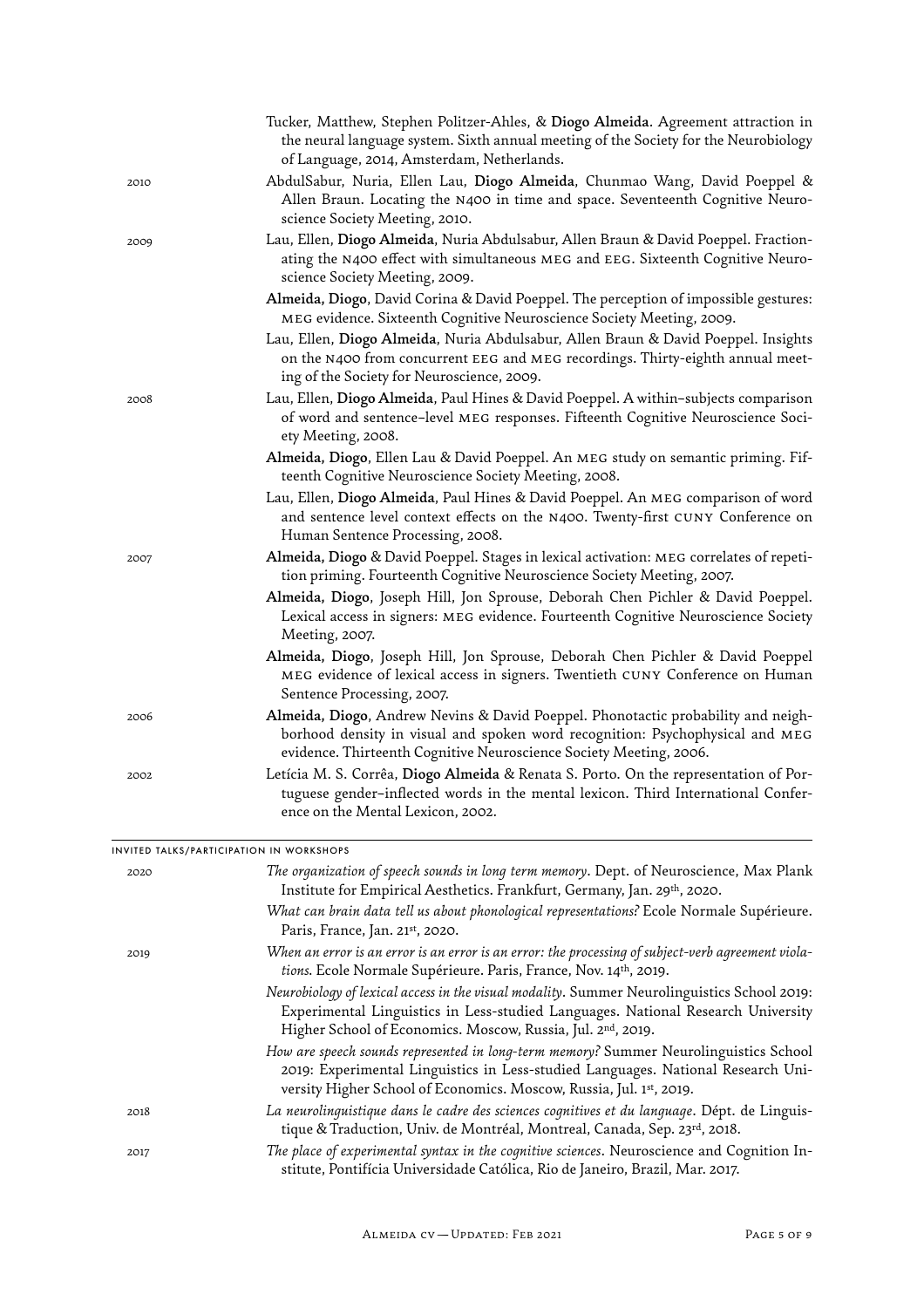|                       | Processing of number and gender agreement features in Modern Standard Arabic. Neuro-<br>science and Cognition Institute, PUC-RIO, Brazil, Mar. 2017.                                                                          |
|-----------------------|-------------------------------------------------------------------------------------------------------------------------------------------------------------------------------------------------------------------------------|
| 2016                  | Cognitive Neuroscience at NYUAD. Cleveland Clinic Abu Dhabi - New York University<br>Abu Dhabi Research Symposium. Abu Dhabi, UAE, Nov. 14, 2016.                                                                             |
|                       | The sound structure of languages: A neurolinguistic review. Neuroscience and Cognition<br>Institute, Pontifícia Universidade Católica, Rio de Janeiro, Brazil, Jun. 2016.                                                     |
|                       | Neuromagnetic and psycholinguistic investigations of lexical access. First International Conf.<br>on Educational Neuroscience. Abu Dhabi, UAE, Feb. 2016.                                                                     |
| 2014                  | International workshop on language science. University of Maryland Study Centre at<br>Kiplin Hall, North Yorkshire, UK. 2014.                                                                                                 |
| 2013                  | Understanding Acceptability Judgments: Workshop, Potsdam, Germany, 2013.                                                                                                                                                      |
|                       | Experimental linquistics: Challenges and possibilities. Faculdade de Letras, Federal Univer-<br>sity of Rio de Janeiro (UFRJ), Brazil. 2013.                                                                                  |
|                       | The relationship between linquistic theory, lanquaqe processinq and neuroscience. Dept. de<br>Letras, Pontifícia Universidade Católica, Rio de Janeiro, Brazil. 2013.                                                         |
| 2011                  | The temporal dynamics of lexical processing: ERP, MEG and behavioral evidence. Department<br>of Linguistics, University of Michigan, USA, 2011.                                                                               |
|                       | Language as a model for the study of perception and cognition: Evidence from ERP and MEG<br>studies. Psych. Program, NYUAD, Abu Dhabi, UAE, 2011.                                                                             |
| 2010                  | Probing linguistic computations in the brain. Dept. of Linguistics & Germanic, Slavic,<br>Asian, and African Languages, Michigan State Univ., East Lansing, USA, 2010.                                                        |
|                       | What can word recognition tell us about language? Dept. of Ling., UCLA, USA, 2010.                                                                                                                                            |
| 2009                  | Getting to language, one word at a time. Dept. of Ling., U. of Ottawa, Canada, 2009.                                                                                                                                          |
|                       | Getting to language, one word at a time. Dept. of Linguistics & Germanic, Slavic, Asian,<br>and African Languages, Michigan State Univ., East Lansing, USA, 2009.                                                             |
|                       | MEG evidence for early lexical access. Auditory and Language Neuroscience Lab, Univer-<br>sity of California, Irvine. Irvine, USA, 2009.                                                                                      |
| 2006                  | Sluicing in Brazilian Portuguese. First UMD-UFRJ meeting on Syntax and Neuroscience<br>of Language, Rio de Janeiro, Brazil, 2006.                                                                                             |
|                       | Phonotactic probability and neighborhood density in auditory and visual word recognition: An<br>MEG study. First UMD-UFRJ meeting on Syntax and Neuroscience of Language, Rio<br>de Janeiro, Brazil, 2006.                    |
|                       | Phonotactic probability and neighborhood density in auditory and visual word recognition: An<br>MEG study. Psycholinguistics and Language Acquisition Lab, Pontifícia Universidade<br>Católica, Rio de Janeiro, Brazil, 2006. |
| <b>TEACHING</b>       |                                                                                                                                                                                                                               |
| New York U. Abu Dhabi | The Mind (CDAD-UH 1007EQ, Spring 2013, 2021 & 2022, Fall 2013 & 2014).                                                                                                                                                        |
|                       | Coqnition (PYSCH-AD 110, Fall 2012, Spring 2014, 2015, 2016).<br>Psychology of Language (PSYCH-UH 2212, Fall 2016 & 2020).                                                                                                    |
|                       | Intro to Psychology (PSYCH-UH 1001) · w. J. Bélanger, Spring 2017 · w. A. von Su-                                                                                                                                             |
|                       | chodoletz, Spring 2018 & 2021 · w. S. Farouk, Fall 2018.                                                                                                                                                                      |
|                       | Lab in Psychology of Language (PSYCH-UH 3615EQ, Spring 2018, Fall 2018).                                                                                                                                                      |
| New York U.           | Neural Basis of Lanquaqe. (LING-UA 43/PSYCH-UA 300, Spr. 2012), with L. Pylkkänen.                                                                                                                                            |
| Michigan State U.     | Quantitative Methods for Language Researchers (LIN891, Fall 2011).                                                                                                                                                            |
|                       | Seminar in Psycholinquistics (LIN891, Spring 2011).                                                                                                                                                                           |
|                       | Introduction to Cognitive Science (LIN/PSY/PHL463, Spring 2011).                                                                                                                                                              |
|                       | Introduction to Psycholinquistics (LIN491, Fall 2010).<br>Introduction to Linguistics (LIN401, Fall 2010).                                                                                                                    |
| U. of Maryland        | Seminar in Psycholinquistics (LING499A, Fall 2007).                                                                                                                                                                           |
|                       | Syntax I (LING301, Spring 2006). Teaching assistant for T. Bleam.                                                                                                                                                             |
| Invited               | Experimental Methods in Morphosyntax (7 hours; w. A. Nevins). African Linguistics<br>School, Rhodes Univ., Grahamstown/Makhanda, South Africa. July 8-12, 2019.                                                               |

*Intro to Statistics for Language Science* (8 hours). puc-rio, Brazil. Aug. 2017.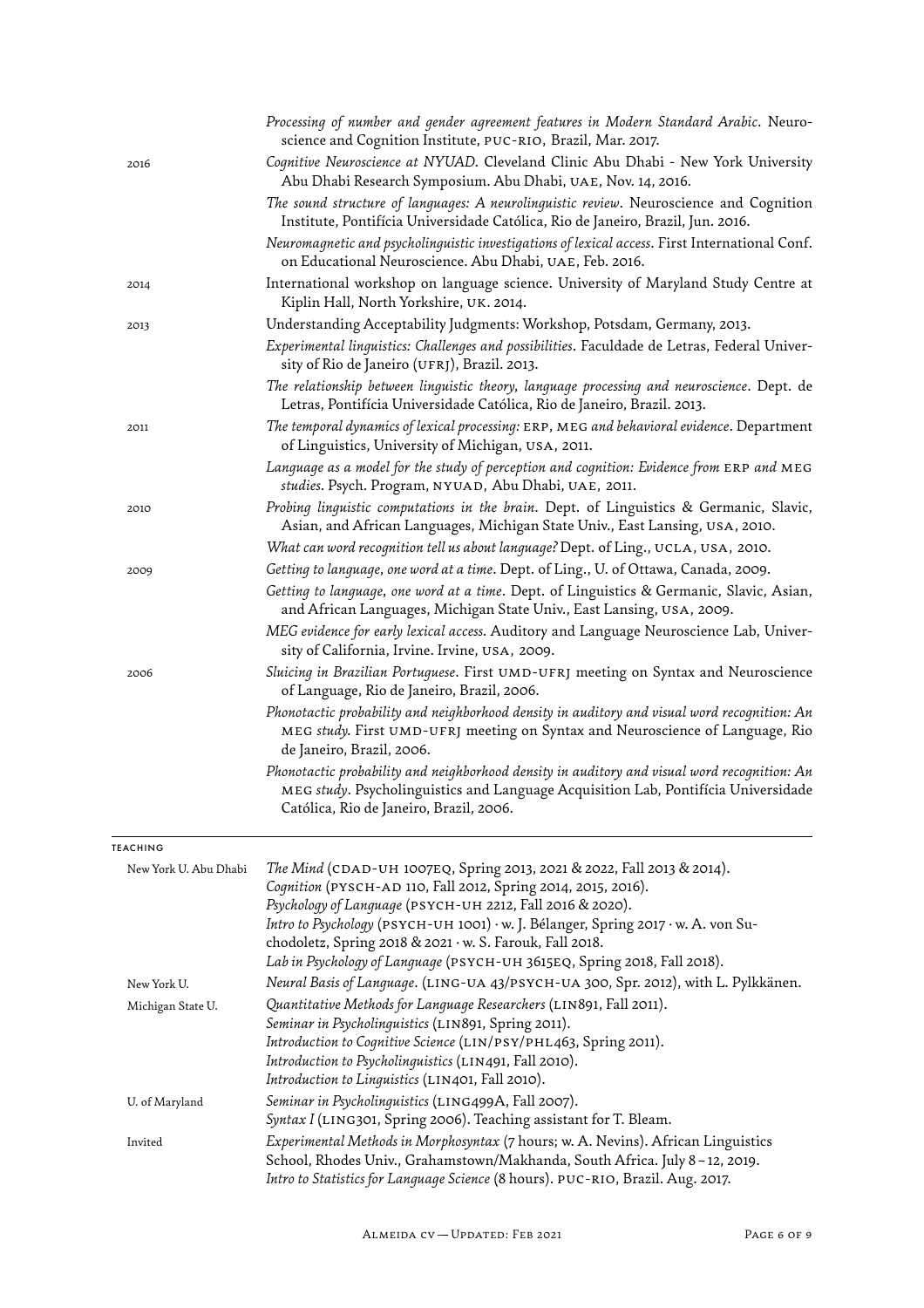|                        | Intro to Neurolinquistics (9 hours). PUC-RIO, Brazil. Jun. 2016.<br>Intro to Neurolinquistics (9 hours). PUC-RIO, Brazil. Jun. 2013.<br>Intro to Neurolinguistics (10 hours). EILIN - Winter School in Formal Linguistics, UNI-<br>CAMP, Brazil. Jul. 2013. |
|------------------------|-------------------------------------------------------------------------------------------------------------------------------------------------------------------------------------------------------------------------------------------------------------|
| <b>MENTORING</b>       |                                                                                                                                                                                                                                                             |
| Postdoctoral           | Roberto Petrosino (2021 – present)                                                                                                                                                                                                                          |
|                        | Kevin Schluter (2013 - 2018) $\cdot$ now at Asmodee USA.                                                                                                                                                                                                    |
|                        | Matthew Tucker (2013 - 2016) · was Assistant Professor (tenure-track), Department of<br>Linguistics, Oakland University, Rochester, USA, now at Amazon.com, Inc.                                                                                            |
|                        | Stephen Politzer-Ahles (2013 - 2015, unofficial) · now Assistant Professor (tenure-track),<br>Dept. of Chinese and Bilingual Studies, Hong Kong Polytechnic Univ.                                                                                           |
| Postgrad. Res. Assist. | Selma Al Makzomy (Lab manager, 2015 – present)                                                                                                                                                                                                              |
|                        | Subhekshya Shrestha (2020 - present)                                                                                                                                                                                                                        |
|                        | Vahan Babushkin (2020) · PH.D. program, Engineering, NYUAD                                                                                                                                                                                                  |
|                        | Sarah Tariq (Summer 2020, American University of Sharjah)                                                                                                                                                                                                   |
|                        | Boglarka Ori (Summer 2020, NYUAD)                                                                                                                                                                                                                           |
|                        | Souaad Al Helou (2013 - 2016) · M.A. program, Cognitive Science, Ruhr University<br>Bochum, Germany.                                                                                                                                                        |
| Undergraduate thesis   | Subhekshya Shrestha · Psychology, 2020                                                                                                                                                                                                                      |
|                        | The effect of case-marking on agreement attraction in Nepali.                                                                                                                                                                                               |
|                        | Ishani Sen · Psychology, 2019                                                                                                                                                                                                                               |
|                        | The processing of subject-verb agreement in Hindi.                                                                                                                                                                                                          |
|                        | Muna Al Khezam · Psychology, 2019                                                                                                                                                                                                                           |
|                        | Investigating the effects of bilingual education in the United Arab Emirates on Emiratis.                                                                                                                                                                   |
|                        | Karolis Degutis · Biology, 2018, commitee member                                                                                                                                                                                                            |
|                        | Investigation of top-down and bottom-up signals in visual working memory in V1.                                                                                                                                                                             |
|                        | Zsófia Sveiczer (co-advisor: Kartik Sreenivasan, NYUAD) · Biology, 2018                                                                                                                                                                                     |
|                        | Evaluating 'activity-silent' and 'persistent neural activity' models of auditory working memory.                                                                                                                                                            |
|                        | Rosy Tahan · Psychology, 2018<br>Is early visual lexical access purely orthographic? Evidence from an ERP study of Arabic and 'Arabish'<br>lexical decision task.                                                                                           |
|                        | Kefei Wu · Psychology, 2017                                                                                                                                                                                                                                 |
|                        | Do different types of script induce differences in hemispheric lateralization during reading? Evidence from<br>a cross-linguistic MEG study.                                                                                                                |
|                        | Eszter Mészaros (co-advisor: Susan Carey, Harvard) · Psychology, 2016                                                                                                                                                                                       |
|                        | Comprehension of verbal negation in early childhood as a cue to logical inferences.                                                                                                                                                                         |
|                        | Dora Pálfi · Biology, 2016, committee member                                                                                                                                                                                                                |
|                        | The effects of dopaminergic modulation on the stability of working memory representations.                                                                                                                                                                  |
|                        | Gabrielle Garcia (co-advisor: Christina Reuterskiöld, NYU) · Psychology, 2015                                                                                                                                                                               |
|                        | Causal language and speech disruptions in children with and without high-functioning autism.                                                                                                                                                                |
|                        | Victoria Edmonds · Biology, 2015                                                                                                                                                                                                                            |
|                        | Audio-visual integration in speech perception.                                                                                                                                                                                                              |
|                        | Robert Haynes · Psychology, 2015                                                                                                                                                                                                                            |
|                        | Subliminal speech priming as a means of exploring linguistic storage mechanisms.                                                                                                                                                                            |
|                        | Adam Féjes · Psychology, 2015<br>The role of grammar in guiding perception: a behavioral study on Hungarian vowel harmony.                                                                                                                                  |
|                        | Jessica Obidowski · Psychology, 2014                                                                                                                                                                                                                        |
|                        | Language and memory: The effect of severity of verbs on eyewitness' testimony in native speakers of Eng-<br>lish and bilinguals.                                                                                                                            |
|                        | HyunKyung Park · Psychology, 2014                                                                                                                                                                                                                           |
|                        | Cost of processing code-switching in highly proficient Korean-English bilinguals.                                                                                                                                                                           |
|                        |                                                                                                                                                                                                                                                             |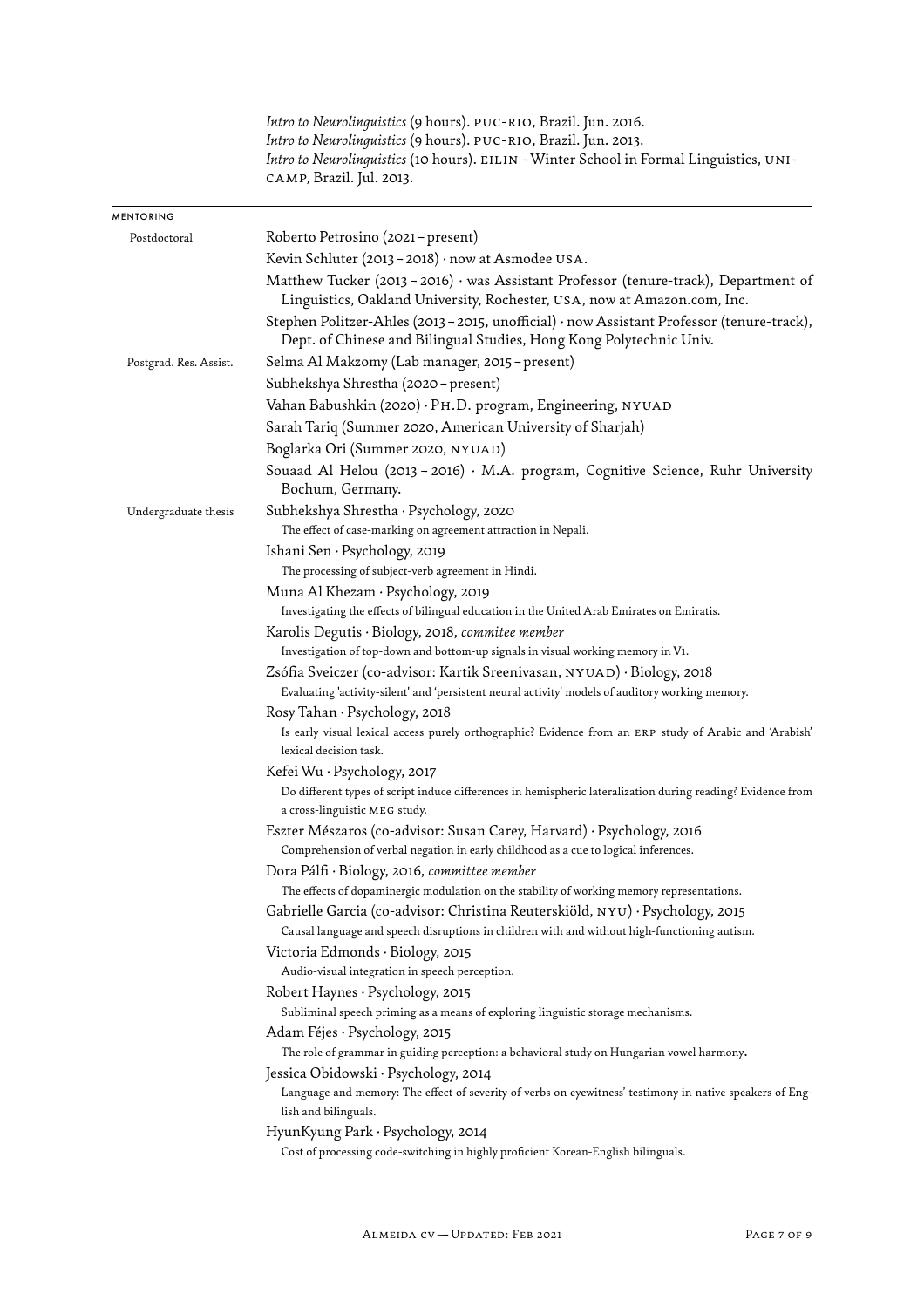Undergrad. Res. Assist. Rosy Tahan (Fall 2015) · Mona Nehme (Fall 2015) · Kefei Wu (Fall 2014) · Victoria Edmonds (Summer 2012, Spring 2013, Fall 2013, Fall 2014)

| RESEARCH & COMPUTER EXPERIENCE    |                                                                                                                                                                                                                                                                                                                                                                                                                                                                                                                            |
|-----------------------------------|----------------------------------------------------------------------------------------------------------------------------------------------------------------------------------------------------------------------------------------------------------------------------------------------------------------------------------------------------------------------------------------------------------------------------------------------------------------------------------------------------------------------------|
| Brain Imaging                     | $EEG/ERP \cdot MEG \cdot fMRI$                                                                                                                                                                                                                                                                                                                                                                                                                                                                                             |
| Progr. & Data Analysis            | R · Python · Matlab · AWK · Shell scripting · Praat · AFNI · Javascript                                                                                                                                                                                                                                                                                                                                                                                                                                                    |
| Experiments                       | Presentation · DMDX · PsychoPy · jsPsych · Praat · Cogent                                                                                                                                                                                                                                                                                                                                                                                                                                                                  |
| <b>OS</b>                         | MacOs · MS-Windows · Linux/Unix · DOS                                                                                                                                                                                                                                                                                                                                                                                                                                                                                      |
| Office                            | MS-Office · LibreOffice · iWork · LATEX                                                                                                                                                                                                                                                                                                                                                                                                                                                                                    |
| PROFESSIONAL SERVICE TO THE FIELD |                                                                                                                                                                                                                                                                                                                                                                                                                                                                                                                            |
| Ad-hoc review (journals)          | Brain and Language · Brain Research · Cerebral Cortex · eLife Neuroscience · Frontiers<br>in Psychology · Glossa · Journal of Experimental Psychology: Human Perception and<br>Performance · Journal of Neurolinguistics · Journal of Neuroscience · Language and<br>Cognitive Processes · Language and Linguistics Compass · Linguistic Inquiry · Natural<br>Language and Linguistic Theory · NeuroImage · Proceedings of the Royal Society · Re-<br>vista Ilha do Desterro · Revista da ABRALIN · The Linguistic Review. |
| (funding agencies)                | National Science Foundation.                                                                                                                                                                                                                                                                                                                                                                                                                                                                                               |
| (conferences)                     | Neurobiology of Language Conference · Linearization of Constituents Across Domains<br>2020.                                                                                                                                                                                                                                                                                                                                                                                                                                |
| Org. Committee                    | Experimental Approaches to Arabic and Other Understudied Languages (EXAL+). Confer-<br>ence, Abu Dhabi, UAE. 14 - 17 Jan. 2016.                                                                                                                                                                                                                                                                                                                                                                                            |
|                                   | Colloquium Committee (2004 - 2005), Univ. of Maryland, College Park.                                                                                                                                                                                                                                                                                                                                                                                                                                                       |
|                                   | CUNY Sentence Processing Conference (2004), Univ. of Maryland, College Park.                                                                                                                                                                                                                                                                                                                                                                                                                                               |
| Ph.D. committee                   | Meera Al Kaabi (2015, Linguistics, New York University)                                                                                                                                                                                                                                                                                                                                                                                                                                                                    |
|                                   | Gicele V. Vieira Prebianca (2009, Linguistics, Federal Univ. of Santa Catarina, Brazil)                                                                                                                                                                                                                                                                                                                                                                                                                                    |
| Qualifying committees             | Meera Al Kaabi (2013, Linguistics, New York University)                                                                                                                                                                                                                                                                                                                                                                                                                                                                    |
|                                   | Sahla Azzi (2013, Linguistics, United Arab Emirates University)                                                                                                                                                                                                                                                                                                                                                                                                                                                            |
|                                   | Pablo Faria (2013, Linguistics, University of Campinas, Brazil)                                                                                                                                                                                                                                                                                                                                                                                                                                                            |
| M.A. committee                    | Mônica de F. F. Chaves (2017, Linguistics, PUC-RIO, Brazil)                                                                                                                                                                                                                                                                                                                                                                                                                                                                |
| SERVICE TO UNIVERSITY             |                                                                                                                                                                                                                                                                                                                                                                                                                                                                                                                            |
| Program Head                      | Psychology $\cdot$ NYUAD, 2018 - 2019.                                                                                                                                                                                                                                                                                                                                                                                                                                                                                     |
| Search committees                 | Developmental Psychology · NYUAD, 2012, full committee member.                                                                                                                                                                                                                                                                                                                                                                                                                                                             |
|                                   | Professor of Practice in Psychology · NYUAD, 2012, full committee member.                                                                                                                                                                                                                                                                                                                                                                                                                                                  |
|                                   | Developmental Psychology · NYUAD, 2012, NYUAD faculty role.                                                                                                                                                                                                                                                                                                                                                                                                                                                                |
|                                   | Perception and Cognition · NYUAD 2013, NYUAD faculty role.                                                                                                                                                                                                                                                                                                                                                                                                                                                                 |
|                                   | Social Psychology · NYUAD, 2014, NYUAD faculty role.                                                                                                                                                                                                                                                                                                                                                                                                                                                                       |
|                                   | Developmental Psychology · NYUAD, 2014, NYUAD faculty role.                                                                                                                                                                                                                                                                                                                                                                                                                                                                |
|                                   | Psychology Instructor · NYUAD, 2014, full committee member.                                                                                                                                                                                                                                                                                                                                                                                                                                                                |
|                                   | MRI Physicist · NYUAD, 2016, full committee member.                                                                                                                                                                                                                                                                                                                                                                                                                                                                        |
|                                   | Psychology Instructor · NYUAD, 2017, full committee member.                                                                                                                                                                                                                                                                                                                                                                                                                                                                |
| Research space comm.              | Room 010 · NYUAD, 2013-2016.                                                                                                                                                                                                                                                                                                                                                                                                                                                                                               |
|                                   | Room 009 · NYUAD, 2014 - 2016.                                                                                                                                                                                                                                                                                                                                                                                                                                                                                             |
|                                   | Design of Rooms 009-010 · NYUAD, 2016-2018.                                                                                                                                                                                                                                                                                                                                                                                                                                                                                |
|                                   | MRI lab · NYUAD, 2016-2017.                                                                                                                                                                                                                                                                                                                                                                                                                                                                                                |
| Curriculum committee              | Psychology program · NYUAD, 2012-present.                                                                                                                                                                                                                                                                                                                                                                                                                                                                                  |
| Admissions                        | Graduate admissions · Michigan State University, 2010.                                                                                                                                                                                                                                                                                                                                                                                                                                                                     |
| Other committees                  | Undergraduate Research Funding · NYUAD, 2017 - present.                                                                                                                                                                                                                                                                                                                                                                                                                                                                    |
|                                   | Program Assessment Plan · NYUAD, 2016-2018.                                                                                                                                                                                                                                                                                                                                                                                                                                                                                |